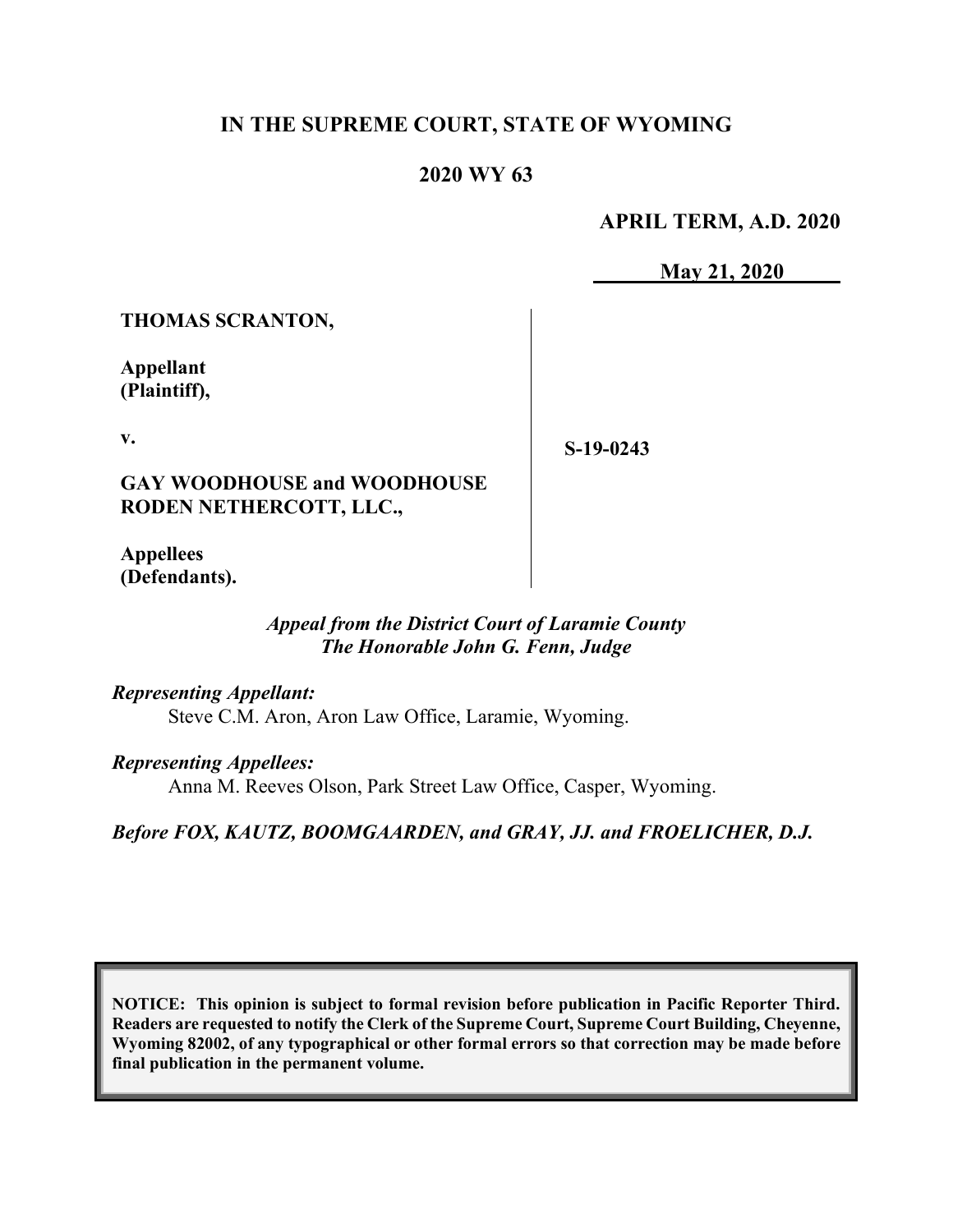## **FROELICHER, District Judge.**

[¶1] Client, Thomas Scranton, appeals from a district court's decision granting his attorney, Gay Woodhouse, and her law firm summary judgment in a legal malpractice action. Mr. Scranton hired Ms. Woodhouse to represent him in an administrative hearing regarding his termination from employment with the City of Cheyenne (City). Ms. Woodhouse failed to timely request the hearing on behalf of Mr. Scranton, which resulted in Mr. Scranton being denied a hearing to contest his termination. Ms. Woodhouse admitted her conduct fell below the applicable legal standard of care but contends her conduct did not proximately cause Mr. Scranton any injury. Mr. Scranton asserts there are genuine issues of material fact in dispute on the question of causation, which precludes summary judgment. We affirm.

## *ISSUES*

[¶2] The parties list numerous issues on appeal. We rephrase those issues as follows:

- 1. Was expert testimony necessary to prove that Ms. Woodhouse's malpractice was the proximate cause of Mr. Scranton's injuries?
- 2. Did Ms. Woodhouse's expert's affidavit make a prima facie showing that Ms. Woodhouse's malpractice was not the proximate cause of Mr. Scranton's injuries?
- 3. If Ms. Woodhouse's expert's affidavit made a prima facie showing, was Mr. Scranton's expert's deposition testimony sufficient to demonstrate the existence of a genuine issue of material fact concerning causation?

## *FACTUAL BACKGROUND*

[¶3] Mr. Scranton graduated from the University of Wyoming in 1972 with a degree in Accounting. In 1989, Mr. Scranton obtained an advanced degree from the University of Washington's Pacific Coast Banking School. American National Bank (ANB) hired Mr. Scranton as a loan officer in Cheyenne, Wyoming in 1975.

[¶4] Several years later, ANB terminated Mr. Scranton's employment because the bank suspected Mr. Scranton was attempting to start a competing bank in Wheatland, Wyoming. Mr. Scranton then worked for First Wyoming Bank in Kemmerer, Wyoming and Cheyenne, Wyoming between 1980 and 1992. In 1992, ANB rehired Mr. Scranton as acting president. In 1993, ANB terminated Mr. Scranton for a second time. Mr. Scranton was terminated because he "lacked leadership skills" and "did not demonstrate the leadership that [the Bank] wanted."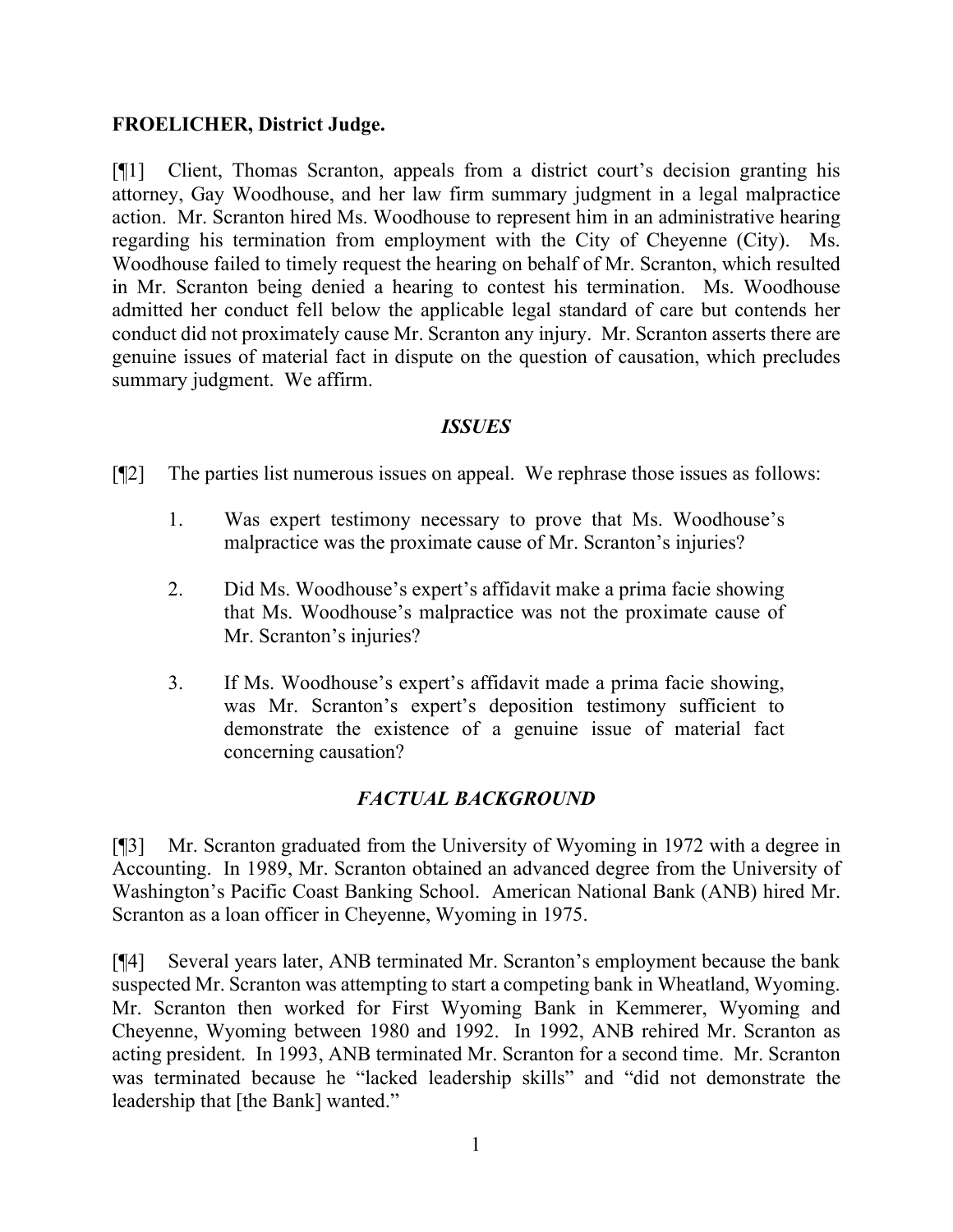[¶5] In 1995, First National Bank in Laramie, Wyoming hired Mr. Scranton, but after one year, Mr. Scranton was asked to resign after making a loan presentation the board of directors "simply did not care for[.]" After resigning, Mr. Scranton left the banking industry and worked as a general manager for Moreland Wholesale, a candy and tobacco wholesaler. After Moreland Wholesale closed in 2002, Mr. Scranton started a home inspection business.

[¶6] On January 8, 2008, Mr. Scranton applied for a position as a building plans examiner at the City's Planning and Zoning Department. Mr. Scranton's employment application indicated, in part, he obtained an M.B.A. from the University of Washington's Pacific Coast Banking School in 1989, and he left his employment at First National Bank in 1995 because of an "opportunity with Moreland Wholesale." The City's employment application included a question asking Mr. Scranton if he had ever been fired or asked to resign from a job. Mr. Scranton acknowledged he was asked to leave ANB in 1975, but did not indicate that he was terminated from ANB a second time for lacking leadership, or that First National Bank asked him to resign in 1996. Mr. Scranton signed the application certifying "that all the information provided" in his application was "true and complete" and acknowledged that any "false information or omission" may result in his "dismissal if discovered at a later date." The City hired Mr. Scranton as a building plans examiner.

[¶7] In 2012, Mr. Scranton was promoted from Plans Examiner to Deputy Chief Building Official and received a salary adjustment. According to Mr. Scranton, he did not want the promotion and rejected it, but he did not notify anyone at the City that he decided to reject the promotion. Mr. Scranton testified he did not want the promotion because he believed the raise in hourly pay connected with the promotion was not "fair and adequate compensation" for the additional duties and responsibilities.

[¶8] In April and May of 2016, two City employees complained to Denise Freeman, the City's Human Resources Director, and made allegations of inappropriate conduct occurring within the City's permitting and licensing department. These complaints included allegations of: (1) harassment of female Licensing and Permitting Specialists, (2) male employees' use of profanity and offensive language, and (3) failures to follow procedure regarding permit fees and plan reviews. In response to these complaints, Ms. Freeman hired a private investigator to investigate the claims.

[¶9] The investigator interviewed sixteen staff members from the City's Building Department. Three City employees made allegations against Mr. Scranton. The first employee reported she was employed by the City for five years and that the Building Department was a "hostile workplace." She further alleged "that [] Scranton wants to be a father figure to female staff," he "[h]angs out at their desk for hours," he treats one particular employee poorly and uses terms such as "sweetie, honey" when dealing with female staff, and that "Scranton gets away with too much and [his supervisor] just sits there." The second employee reported she was employed by the City for one year and five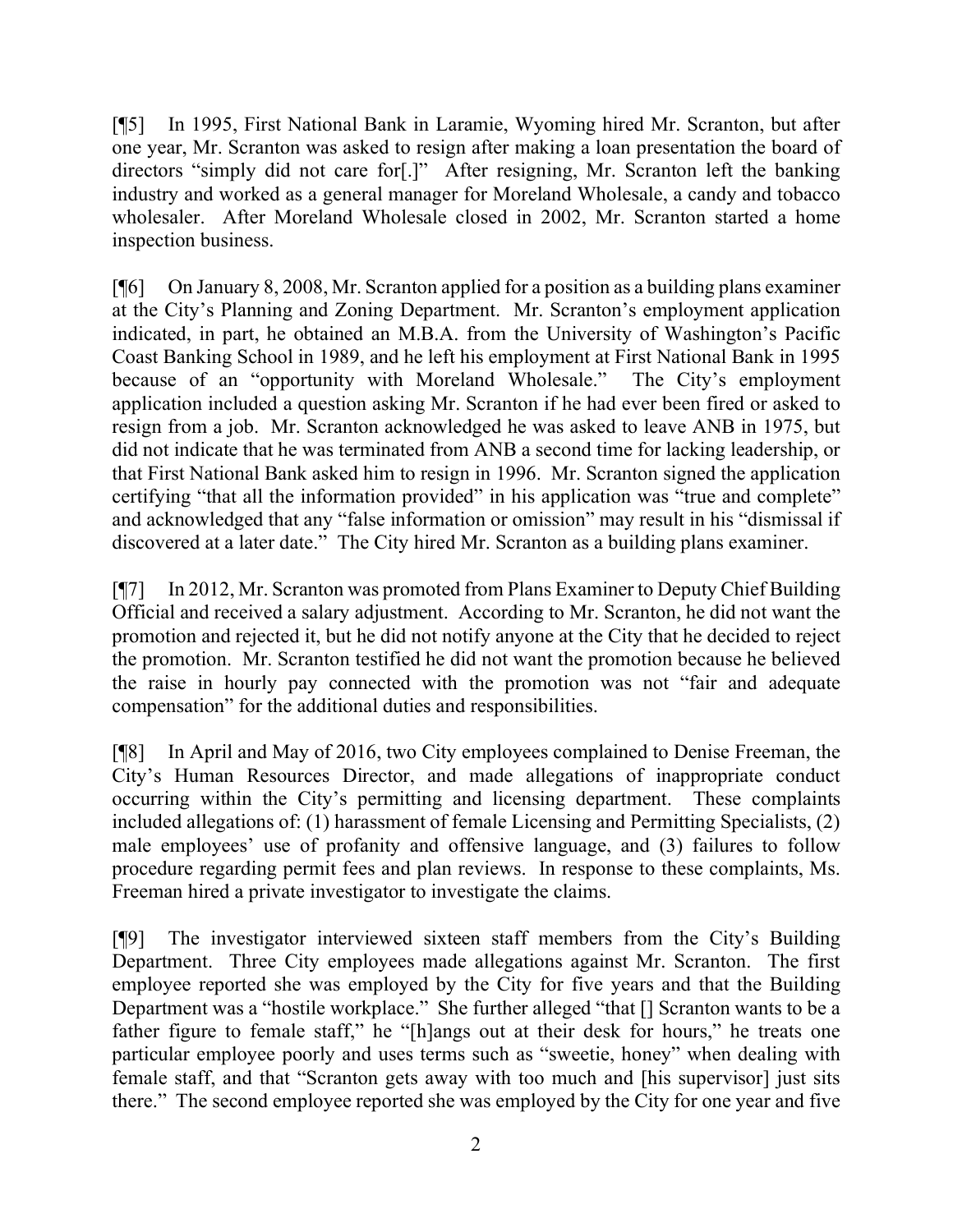months and that the Building Department was a "Boys Club Atmosphere," Mr. Scranton used sexist comments such as "dear, darling, sweetie," and was "patronizing" with female staff. The third employee reported she was employed by the City for three years and that "[t]he work environment is a problem[,]" and Mr. Scranton makes them feel "beneath them" and belittles her with words such as "dear, sweetie, pretty."

[¶10] The investigator interviewed Mr. Scranton regarding the allegations of inappropriate conduct with female colleagues. Mr. Scranton agreed he was friendly with the licensing and permitting staff, but did not believe he acted inappropriately toward them. Mr. Scranton also acknowledged the use of profanity at the workplace, and confirmed the inspectors used profanity during certain meetings.

[¶11] The investigator confirmed the use of profanity by the male staff members in the permitting and licensing department during interviews he conducted with three male employees. The three male employees agreed or could not deny the use of profanity at certain meetings.

[¶12] The investigation concluded the male employees' use of profanity at certain meetings caused female staff members to feel uncomfortable and created a hostile work environment. In addition, the investigation revealed there was a turn-over rate of 275 percent of the female staff members employed in the licensing and permitting positions since 2014. Finally, the investigation noted that Mr. Scranton received a pay raise and a title change, but that Mr. Scranton declined the promotion without communicating this to anyone at the City.

[¶13] Following the investigation, Ms. Freeman conducted several supplemental interviews. The supplemental interviews focused primarily on one individual, a female employee within the licensing and permitting department. That female employee told Ms. Freeman she overheard Mr. Scranton "complaining" about his wife and stating "my wife, her f[ling leg was f[ling twice the size it should be[.]" The employee also told Ms. Freeman she overheard Mr. Scranton talking with a male building inspector about a recent dream in which Mr. Scranton "saw himself in the nude, on a skateboard, with a red ribbon tied around his penis going toward [a female co-worker]." Mr. Scranton denied describing the dream at work.

[¶14] After concluding her supplemental investigation, Ms. Freeman made the following conclusions: (1) Mr. Scranton's treatment of female staff was demeaning, (2) Mr. Scranton used profane language in the workplace, (3) the female employee's description of Mr. Scranton's skateboard dream was credible, (4) Mr. Scranton had accepted a promotion with a pay increase without assuming the additional job duties, and (5) Mr. Scranton had misrepresented his education on his employment application by claiming he had received an M.B.A. when he had not done so.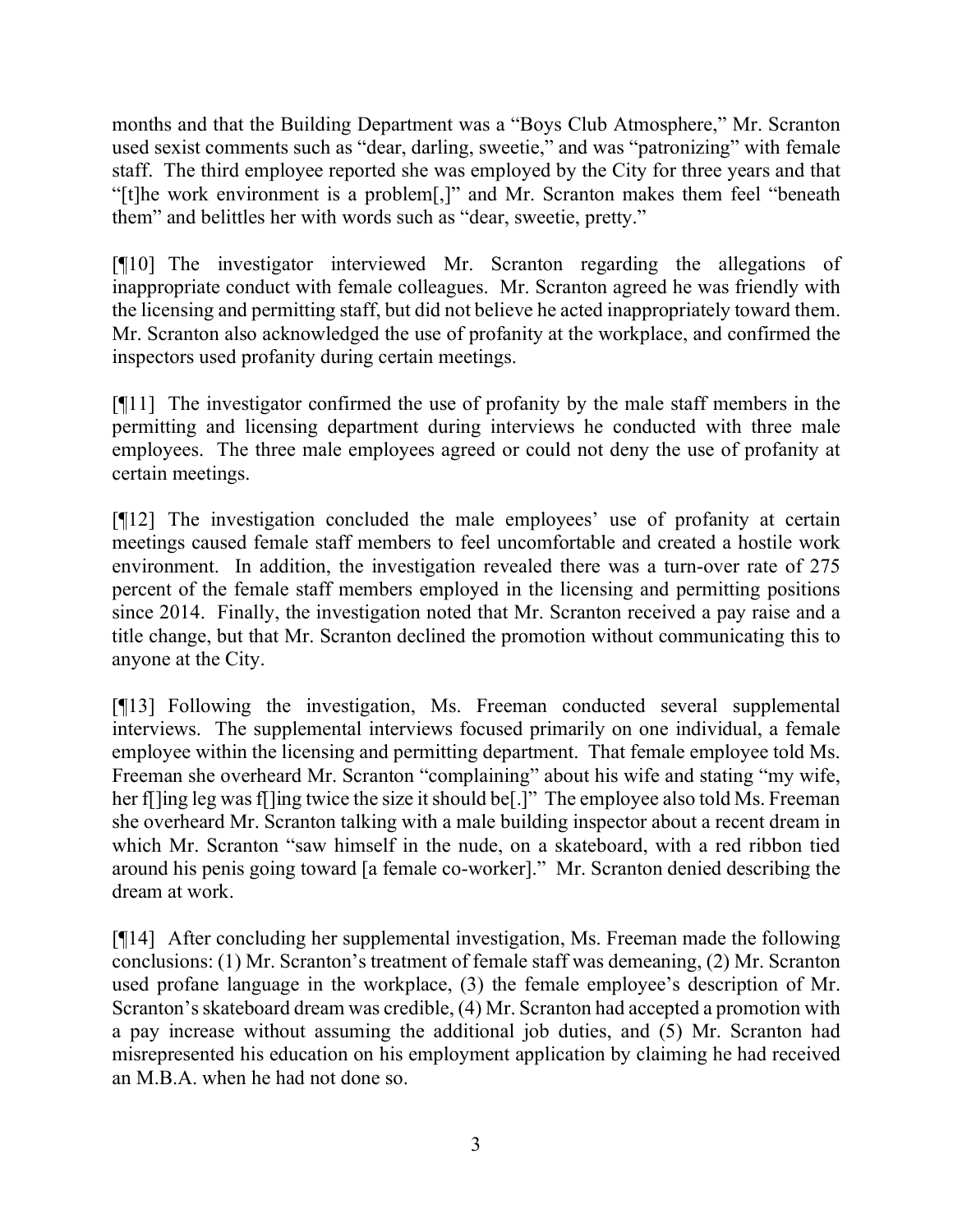#### *PROCEDURAL HISTORY*

[¶15] On August 9, 2016, the City issued a written statement of termination to Mr. Scranton at a meeting with Ms. Freeman and the head of the building department. The statement of termination indicated Mr. Scranton was terminated due to: misconduct, bullying, dishonesty, insubordination, knowingly or willfully falsifying or misrepresenting any material fact in an employment application, sexual harassment, disruption of the workplace, and use of obscene language. The statement of termination notified Mr. Scranton of his right to appeal the termination decision and notified Mr. Scranton he had fifteen days to request a hearing before the City's Personnel Commission (Personnel Commission). The statement of termination further explained, if Mr. Scranton timely requested a hearing, the Personnel Commission would determine if the reasons for termination were sufficient. Mr. Scranton signed the document and left the meeting.

[¶16] On August 22, 2016, Mr. Scranton retained Ms. Woodhouse to request a hearing on his behalf and to represent him at his hearing before the Personnel Commission. Also on August 22, 2016, Ms. Woodhouse drafted a letter to the City requesting a hearing. Ms. Woodhouse's letter was received by the Personnel Commission on August 25, 2016—one day past the deadline. The Personnel Commission concluded Mr. Scranton's request for a hearing was not timely filed and denied Mr. Scranton's appeal of his termination.

[¶17] On September 9, 2016, Ms. Woodhouse filed a request for reconsideration by the Personnel Commission. The Personnel Commission did not grant reconsideration. On October 6, 2016, on Mr. Scranton's behalf, Ms. Woodhouse, through her partner, filed a petition for judicial review in district court. On February 13, 2018, the district court entered an order upholding the Personnel Commission's denial of Mr. Scranton's administrative appeal based on the untimely filing of the appeal.

[¶18] On August 20, 2018, Mr. Scranton filed a complaint against Ms. Woodhouse and her law firm (Appellees) alleging Ms. Woodhouse committed legal malpractice in failing to file the request for hearing by the deadline. In the complaint, Mr. Scranton alleged that although he was 68 years old at the time of his termination in 2016, he planned to retire at the age of 75 or 76. Further, Mr. Scranton alleged "as a direct and proximate result" of Ms. Woodhouse's professional negligence, legal malpractice, and breach of attorney-client contract, Mr. Scranton was "denied the chance to be reinstated" to his position. Mr. Scranton claims, as a result of Ms. Woodhouse's negligence in failing to timely file the request for an administrative hearing, he suffered \$571,800 in lost wages and benefits.

[¶19] Following discovery, Appellees filed a motion for summary judgment on July 26, 2019. Appellees argued Mr. Scranton could not prevail in his malpractice claim because: (1) he did not have an expert witness to testify as to causation; (2) Mr. Scranton's damage claim was based upon speculation and, therefore, could not serve as a basis for a malpractice claim; and (3) even if Mr. Scranton was wrongfully terminated, the City's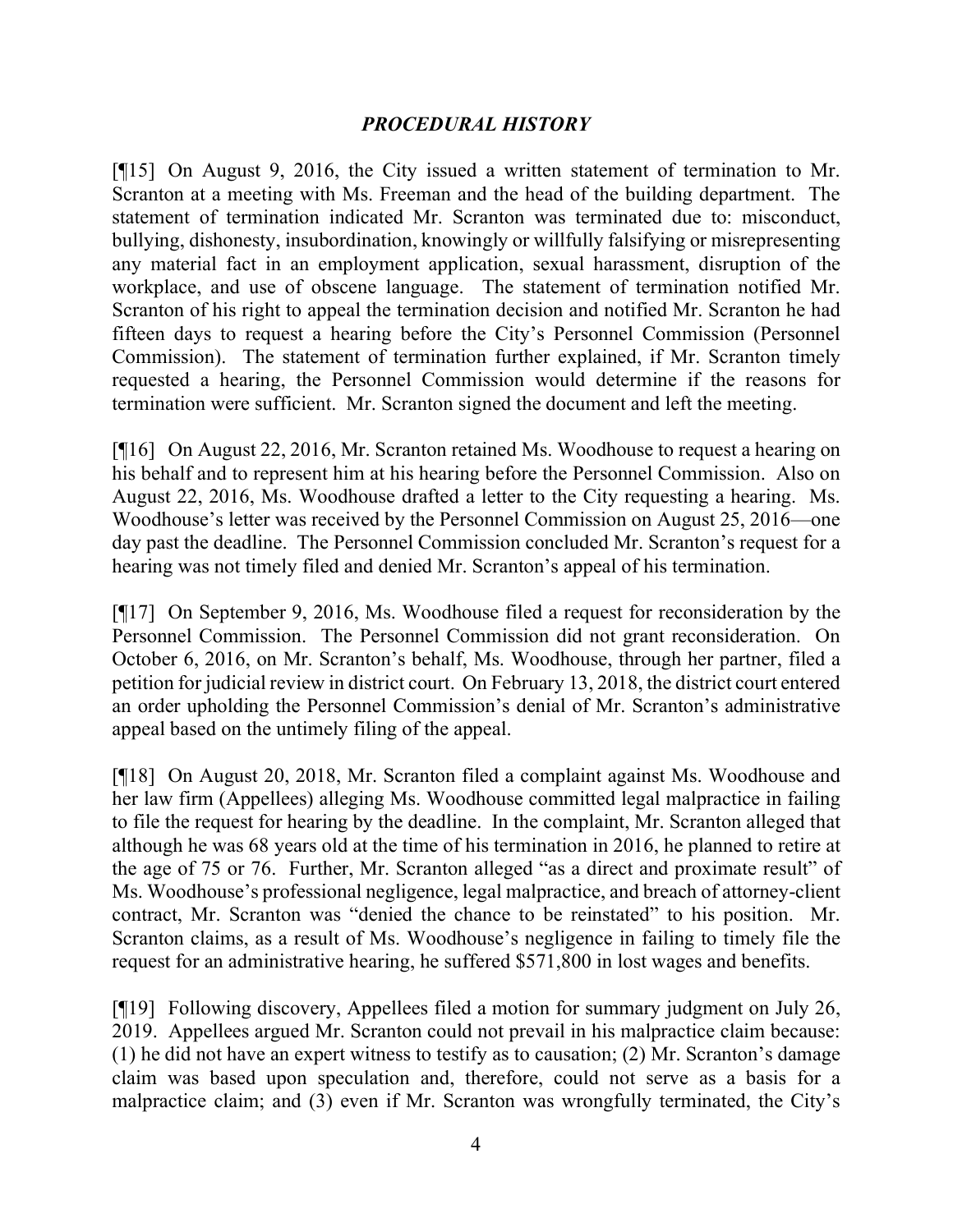discovery of after-acquired evidence of Mr. Scranton's material misrepresentations on the City employment application was a complete bar to his legal malpractice claim. Appellees attached affidavits, exhibits, and portions of depositions to their motion for summary judgment, including an affidavit from their designated expert, Ms. Woodhouse. Ms. Woodhouse's affidavit stated her conduct—failing to timely file a request for a hearing on behalf of Mr. Scranton—fell below the standard of care, but was not the proximate cause of Mr. Scranton's damages and Mr. Scranton would not have been reinstated to his position.

[¶20] In his opposition, Mr. Scranton contended primarily that summary judgment was not warranted because it was undisputed that Ms. Woodhouse's conduct was the proximate cause of Mr. Scranton's loss of his right to a hearing before the Personnel Commission. Additionally, Mr. Scranton asserted there were remaining genuine issues of material fact in dispute concerning whether Mr. Scranton would have obtained a better outcome if he had been given his opportunity for a hearing before the Personnel Commission. Mr. Scranton attached an affidavit, exhibits, and portions of depositions to his opposition. Mr. Scranton did not include an affidavit from his designated expert but included significant portions of her deposition. In Mr. Scranton's expert's deposition, she agreed she could not opine that Mr. Scranton would have gotten his job back if he had a hearing before the Personnel Commission.

[¶21] The district court granted Appellees' motion for summary judgment. The district court's written order did not provide a detailed analysis as it normally would have done because the court believed the parties would benefit from the issuance of an order more quickly.

## *STANDARD OF REVIEW*

[¶22] Our standard of review of orders granting summary judgment is concisely explained as follows:

> We review a district court's order granting summary judgment *de novo* and afford no deference to the district court's ruling. *Thornock v. PacifiCorp*[, 2016 WY 93, ¶ 10, 379 P.3d 175, 179](https://1.next.westlaw.com/Link/Document/FullText?findType=Y&serNum=2039785923&pubNum=0004645&originatingDoc=I583517e0c2af11e89a72e3efe6364bb2&refType=RP&fi=co_pp_sp_4645_179&originationContext=document&transitionType=DocumentItem&contextData=(sc.History*oc.Default)#co_pp_sp_4645_179)  [\(Wyo. 2016\).](https://1.next.westlaw.com/Link/Document/FullText?findType=Y&serNum=2039785923&pubNum=0004645&originatingDoc=I583517e0c2af11e89a72e3efe6364bb2&refType=RP&fi=co_pp_sp_4645_179&originationContext=document&transitionType=DocumentItem&contextData=(sc.History*oc.Default)#co_pp_sp_4645_179) This Court reviews the same materials and uses the same legal standard as the district court. *[Id](https://1.next.westlaw.com/Link/Document/FullText?findType=Y&serNum=2039785923&pubNum=0006431&originatingDoc=I583517e0c2af11e89a72e3efe6364bb2&refType=RP&originationContext=document&transitionType=DocumentItem&contextData=(sc.History*oc.Default))*. The record is assessed from the vantage point most favorable to the party opposing the motion, and we give a party opposing summary judgment the benefit of all favorable inferences that may fairly be drawn from the record. *[Id](https://1.next.westlaw.com/Link/Document/FullText?findType=Y&serNum=2039785923&pubNum=0006431&originatingDoc=I583517e0c2af11e89a72e3efe6364bb2&refType=RP&originationContext=document&transitionType=DocumentItem&contextData=(sc.History*oc.Default))*. A material fact is one that would have the effect of establishing or refuting an essential element of the cause of action or defense asserted by the parties. *[Id](https://1.next.westlaw.com/Link/Document/FullText?findType=Y&serNum=2039785923&pubNum=0006431&originatingDoc=I583517e0c2af11e89a72e3efe6364bb2&refType=RP&originationContext=document&transitionType=DocumentItem&contextData=(sc.History*oc.Default))*.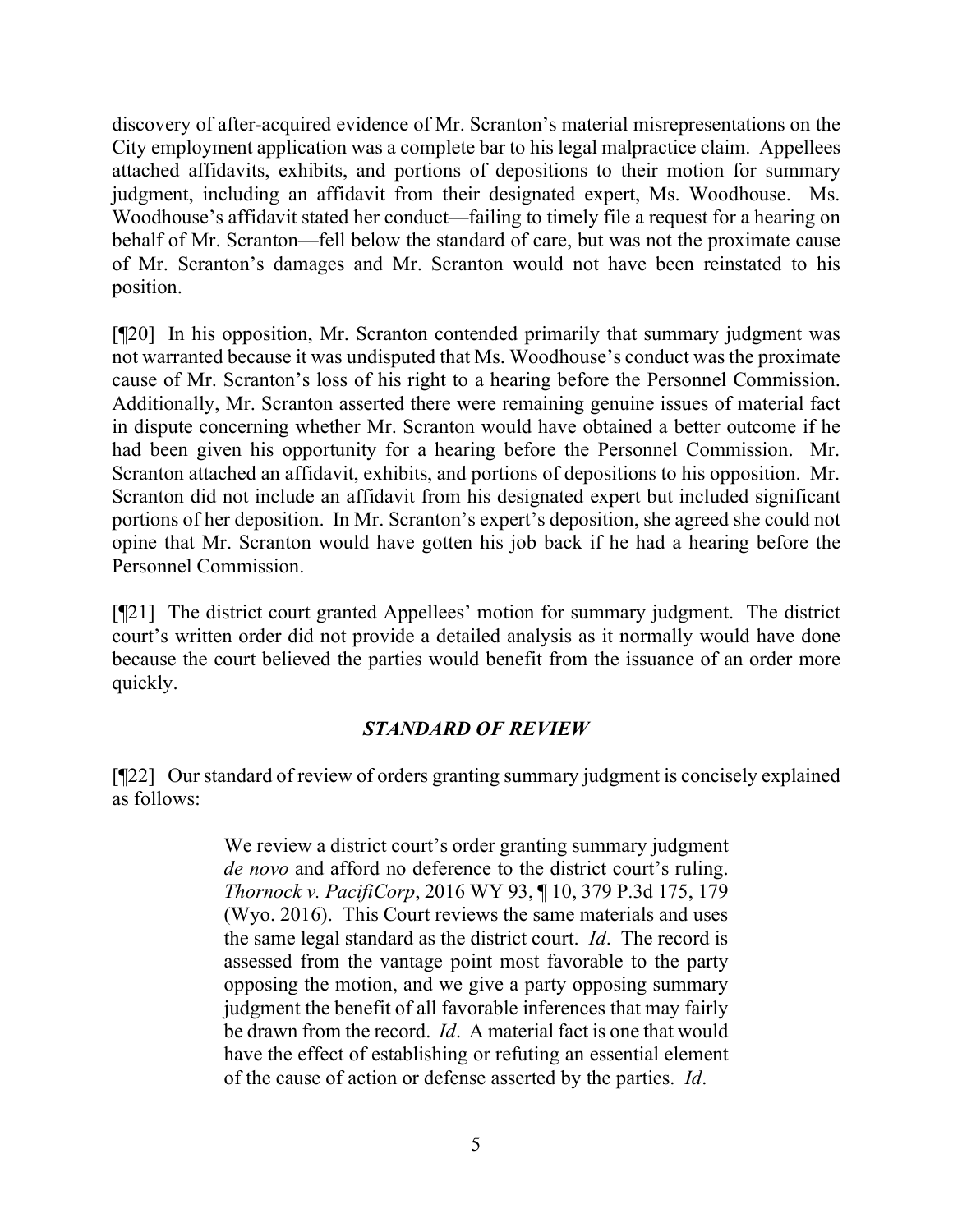*Estate of Weeks by and through Rehm*, 2018 WY 112, *¶* 15, 427 P.3d 729, 734 (Wyo. 2018) (citing *White v. Wheeler*[, 2017 WY 146, ¶ 14, 406 P.3d 1241, 1246 \(Wyo. 2017\)](https://1.next.westlaw.com/Link/Document/FullText?findType=Y&serNum=2043388423&pubNum=0004645&originatingDoc=I583517e0c2af11e89a72e3efe6364bb2&refType=RP&fi=co_pp_sp_4645_1246&originationContext=document&transitionType=DocumentItem&contextData=(sc.History*oc.Default)#co_pp_sp_4645_1246) (quoting *The Tavern, LLC v. Town of Alpine*, [2017 WY 56, ¶ 46, 395 P.3d 167, 178–79 \(Wyo.](https://1.next.westlaw.com/Link/Document/FullText?findType=Y&serNum=2041666525&pubNum=0004645&originatingDoc=I583517e0c2af11e89a72e3efe6364bb2&refType=RP&fi=co_pp_sp_4645_178&originationContext=document&transitionType=DocumentItem&contextData=(sc.History*oc.Default)#co_pp_sp_4645_178)  [2017\)\)](https://1.next.westlaw.com/Link/Document/FullText?findType=Y&serNum=2041666525&pubNum=0004645&originatingDoc=I583517e0c2af11e89a72e3efe6364bb2&refType=RP&fi=co_pp_sp_4645_178&originationContext=document&transitionType=DocumentItem&contextData=(sc.History*oc.Default)#co_pp_sp_4645_178)).

[¶23] Summary judgment is proper "if the movant shows that there is no genuine dispute as to any material fact and the movant is entitled to judgment as a matter of law." W.R.C.P 56(a). This Court must use the same materials and follow the same legal standards as the district court. *Tozzi v. Moffett*, 2018 WY 133, ¶ 11, 430 P.3d 754, 759 (Wyo. 2018). To prevail, the movant must first establish a prima facie case for summary judgment. *Halling v. Yovanovich*, 2017 WY 28, ¶ 21, 391 P.3d 611, 619 (Wyo. 2017). A prima facie case has two elements: (1) "The establishment of a legally required rebuttable presumption," and (2) "A party's production of enough evidence to allow the fact-trier to infer the fact at issue and rule in the party's favor." *Bear Peak Res., LLC v. Peak Powder River Res., LLC*, 2017 WY 124, 127, 403 P.3d 1033, 1044 (Wyo. 2017) (citation omitted). "When the moving party does not have the ultimate burden of persuasion, it establishes a *prima facie* case for summary judgment by showing a lack of evidence on an essential element of the opposing party's claim." *Gowdy v. Cook*, 2020 WY 3, ¶ 22, 455 P.3d 1201, 1207 (Wyo. 2020). Once the movant meets the initial burden, the opposing party must establish "a genuine issue of material fact exists" to defeat the motion. *Halling*, ¶ 21, 391 P.3d at 619 (citation omitted). When deciding if a genuine issue of material fact exists, we must keep in mind "the actual quantum and quality of proof necessary to support liability." *Lee v. LPP Mortg. Ltd.*, 2003 WY 92, ¶ 12, 74 P.3d 152, 158 (Wyo. 2003) (quoting *[Anderson v. Liberty Lobby,](https://1.next.westlaw.com/Link/Document/FullText?findType=Y&serNum=1986132674&pubNum=0000708&originatingDoc=I876560c6f5a411d9b386b232635db992&refType=RP&fi=co_pp_sp_708_2513&originationContext=document&transitionType=DocumentItem&contextData=(sc.Default)#co_pp_sp_708_2513)  Inc.*, [477 U.S. 242, 254, 106 S.Ct. 2505, 2513, 91 L.Ed.2d 202 \(1986\)\)](https://1.next.westlaw.com/Link/Document/FullText?findType=Y&serNum=1986132674&pubNum=0000708&originatingDoc=I876560c6f5a411d9b386b232635db992&refType=RP&fi=co_pp_sp_708_2513&originationContext=document&transitionType=DocumentItem&contextData=(sc.Default)#co_pp_sp_708_2513). In ruling on a motion for summary judgment, "the judge must view the evidence presented through the prism of the substantive evidentiary burden." *Id.* No genuine issue exists if the evidence presented in an opposing affidavit "is of insufficient caliber or quantity to allow a rational finder of fact" to find for the nonmoving party applying the applicable quantum of proof. *Id.*

#### *DISCUSSION*

[¶24] There is no dispute that Ms. Woodhouse's failure to request an administrative hearing for Mr. Scranton fell below the standard of care. Mr. Scranton asserts Ms. Woodhouse is not entitled to summary judgment on his legal malpractice claim against Ms. Woodhouse because there are disputed issues of material fact regarding whether Ms. Woodhouse's malpractice caused him injury. Mr. Scranton argues expert opinion on the likelihood of success of a hearing before the Personnel Commission is not proper. Appellees contend Mr. Scranton's expert's opinions did not satisfy his burden to show he would have been successful at the administrative hearing before the Personnel Commission. We conclude the district court correctly granted Appellees summary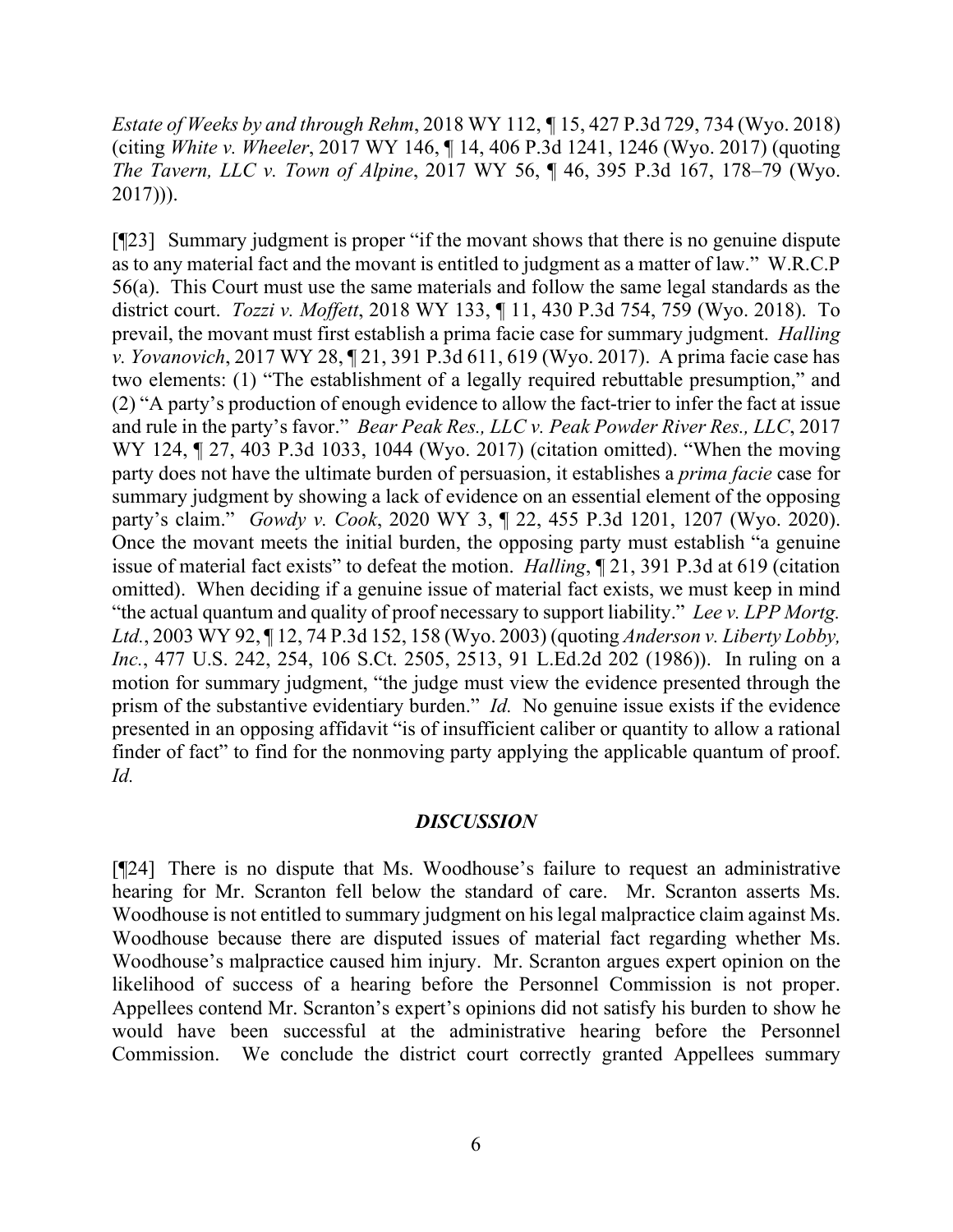judgment because Mr. Scranton's expert's opinions failed to establish that there was a genuine issue of material fact on causation.

[¶25] This Court has previously established the well-settled elements of a claim for attorney malpractice. The necessary elements of an attorney malpractice action are described as follows:

> To prevail on an attorney malpractice claim, the plaintiff must prove: (1) the accepted standard of care in the legal profession; (2) the attorney's conduct departed from that standard; and (3) the attorney's conduct was the legal cause of the plaintiff's injuries. *Moore v. Lubnau*[, 855 P.2d 1245, 1248 \(Wyo. 1993\).](https://1.next.westlaw.com/Link/Document/FullText?findType=Y&serNum=1993142954&pubNum=0000661&originatingDoc=I6f460bb0f76111e8a99cca37ea0f7dc8&refType=RP&fi=co_pp_sp_661_1248&originationContext=document&transitionType=DocumentItem&contextData=(sc.History*oc.Default)#co_pp_sp_661_1248) An attorney is "held to that degree of care, skill, diligence, and knowledge commonly possessed and exercised by a reasonable, careful, and prudent lawyer in Wyoming." *[Id.](https://1.next.westlaw.com/Link/Document/FullText?findType=Y&serNum=1993142954&pubNum=0000661&originatingDoc=I6f460bb0f76111e8a99cca37ea0f7dc8&refType=RP&fi=co_pp_sp_661_1250&originationContext=document&transitionType=DocumentItem&contextData=(sc.History*oc.Default)#co_pp_sp_661_1250)* at [1250.](https://1.next.westlaw.com/Link/Document/FullText?findType=Y&serNum=1993142954&pubNum=0000661&originatingDoc=I6f460bb0f76111e8a99cca37ea0f7dc8&refType=RP&fi=co_pp_sp_661_1250&originationContext=document&transitionType=DocumentItem&contextData=(sc.History*oc.Default)#co_pp_sp_661_1250) To establish (1) the applicable standard of care, (2) whether there was a breach of that standard, and (3) whether the breach was the proximate cause of the injuries, a party will typically need to present expert testimony. "Expert testimony is necessary because most lay people are not competent to pass judgment on legal questions." *Id*[. at 1249;](https://1.next.westlaw.com/Link/Document/FullText?findType=Y&serNum=1993142954&pubNum=0000661&originatingDoc=I6f460bb0f76111e8a99cca37ea0f7dc8&refType=RP&fi=co_pp_sp_661_1249&originationContext=document&transitionType=DocumentItem&contextData=(sc.History*oc.Default)#co_pp_sp_661_1249) *[Meyer v. Mulligan](https://1.next.westlaw.com/Link/Document/FullText?findType=Y&serNum=1995037745&pubNum=0000661&originatingDoc=I6f460bb0f76111e8a99cca37ea0f7dc8&refType=RP&fi=co_pp_sp_661_516&originationContext=document&transitionType=DocumentItem&contextData=(sc.History*oc.Default)#co_pp_sp_661_516)*, [889 P.2d 509, 516 \(Wyo. 1995\).](https://1.next.westlaw.com/Link/Document/FullText?findType=Y&serNum=1995037745&pubNum=0000661&originatingDoc=I6f460bb0f76111e8a99cca37ea0f7dc8&refType=RP&fi=co_pp_sp_661_516&originationContext=document&transitionType=DocumentItem&contextData=(sc.History*oc.Default)#co_pp_sp_661_516) We have recognized that expert testimony may not be necessary only "when a lay person's common sense and experience are sufficient to establish the standard of care." *Bevan v. Fix*[, 2002 WY 43,](https://1.next.westlaw.com/Link/Document/FullText?findType=Y&serNum=2002200787&pubNum=0004645&originatingDoc=I6f460bb0f76111e8a99cca37ea0f7dc8&refType=RP&fi=co_pp_sp_4645_1026&originationContext=document&transitionType=DocumentItem&contextData=(sc.History*oc.Default)#co_pp_sp_4645_1026)  ¶ [40, 42 P.3d 1013, 1026 \(Wyo. 2002\).](https://1.next.westlaw.com/Link/Document/FullText?findType=Y&serNum=2002200787&pubNum=0004645&originatingDoc=I6f460bb0f76111e8a99cca37ea0f7dc8&refType=RP&fi=co_pp_sp_4645_1026&originationContext=document&transitionType=DocumentItem&contextData=(sc.History*oc.Default)#co_pp_sp_4645_1026)

*Tozzi*, ¶ 36, 430 P.3d at 764. The general rule in a malpractice claim is that "expert testimony is necessary to demonstrate . . . the causation element." *Id.* n.1. To prevail in a legal malpractice case, the "client must employ another attorney to prove the underlying action would have been successful . . . ." *Horn v. Wooster*, 2007 WY 120, ¶ 9, 165 P.3d 69, 72 (Wyo. 2007). The damages available to an aggrieved client from a negligent attorney are the amount the client would have expected to recoup if his underlying action had been successful. *Id.* ¶ 15, 165 P.3d at 74.

[¶26] The only element of legal malpractice at issue in this case is whether Ms. Woodhouse's conduct proximately caused Mr. Scranton's damages. Appellees agree Ms. Woodhouse's failure to timely request a hearing for Mr. Scranton fell below and breached the standard of care. In addition, Mr. Scranton did not directly contend that the common-sense exception to the expert witness requirement applied to this case.<sup>[1](#page-7-0)</sup>

<span id="page-7-0"></span><sup>&</sup>lt;sup>1</sup> Mr. Scranton suggests in his briefs that the use of expert evidence is limited in proving the third element of legal malpractice—causation. Mr. Scranton, however, did not expressly invoke the common-sense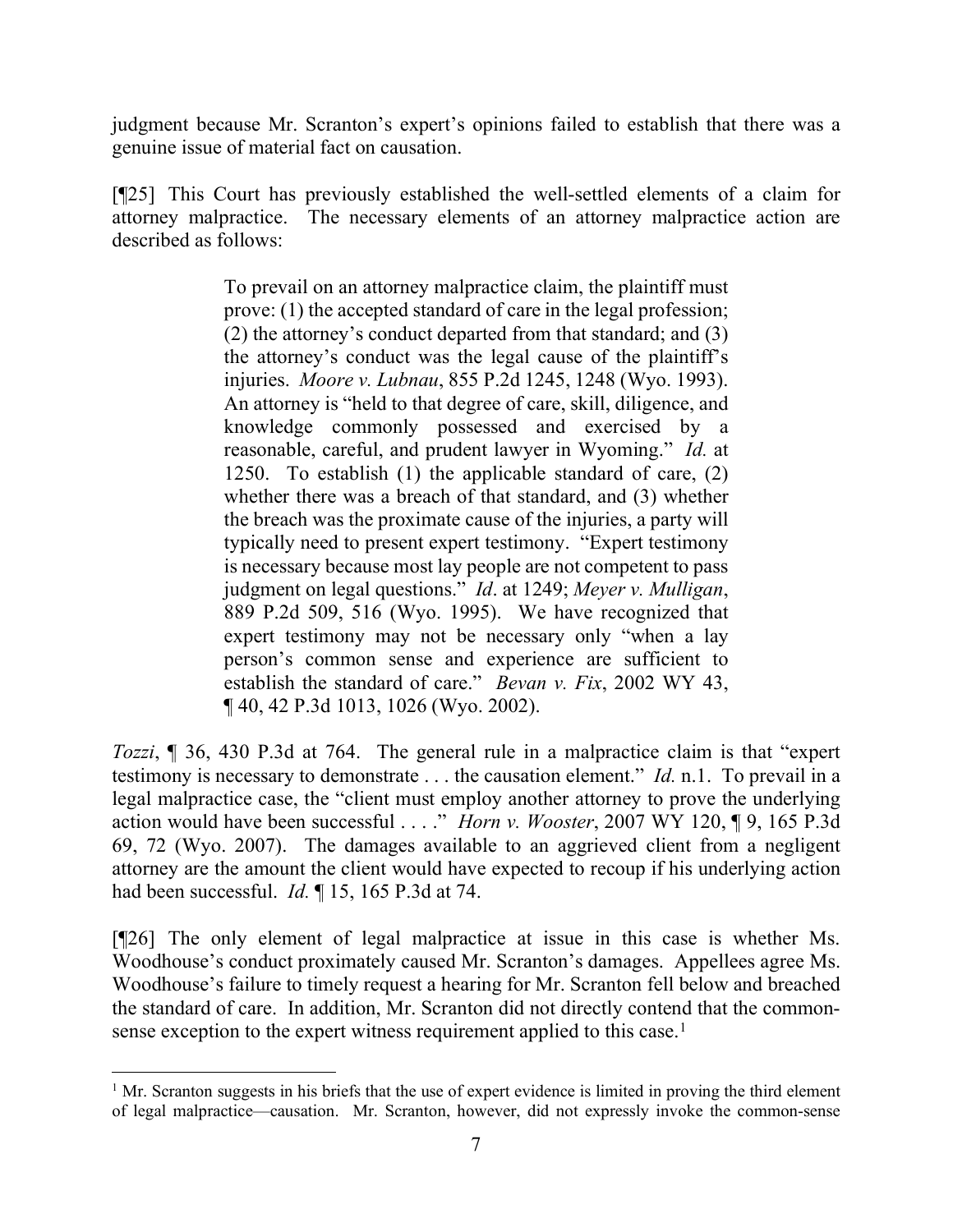[¶27] Appellees designated Ms. Woodhouse as an expert witness. Ms. Woodhouse is admitted to practice law in Wyoming, in the United States Supreme Court, in the Tenth Circuit Court of Appeals, and in the United States District Court for the District of Wyoming. Ms. Woodhouse began practicing law in 1977. Between 1978 and 2001, Ms. Woodhouse worked for the State of Wyoming as an Assistant Attorney General, Deputy Attorney General, and as the Attorney General, as well as an Assistant United States Attorney. In 2001, Ms. Woodhouse opened a private practice in Cheyenne, where she has practiced until the present. Since opening her firm in 2001, Ms. Woodhouse has had significant practice in administrative law, including employment disputes and licensing disputes before administrative agencies.

[¶28] In her affidavit, Ms. Woodhouse indicated she reviewed the City's investigative materials regarding Mr. Scranton, including audio-taped interviews with City employees. Based upon her review of the City's investigation, Ms. Woodhouse found the interviews "concerning" because of the allegations of Mr. Scranton referring to female employees as "sweetie, honey and dear[,]" one employee's report of Mr. Scranton's skateboard dream, and Mr. Scranton's misrepresentation that he earned an M.B.A. Ms. Woodhouse found the employees' interviews taken during the City's investigation to be detailed, consistent, and credible and, based upon those interviews she believed Mr. Scranton would not have been reinstated after a hearing. Ms. Woodhouse opined in her affidavit that, to a reasonable degree of certainty, Mr. Scranton would not have been reinstated to his position at the City had she and Mr. Scranton proceeded to a hearing before the Personnel Commission.

[¶29] Mr. Scranton designated Deborah Baumer as an expert witness. Ms. Baumer began practicing law in 1991. Ms. Baumer has practiced administrative law for over twenty years, primarily as a hearing examiner or hearing officer conducting contested case proceedings. Ms. Baumer was the Director of the State of Wyoming Office of Administrative Hearings for seventeen years. While acting as a hearing examiner or hearing officer, Ms. Baumer has conducted over 150 contested case proceedings involving employment terminations. Ms. Baumer, however, did not have any experience with cases before the Personnel Commission. Ms. Baumer acknowledged in her deposition that some of the rules governing proceedings before the Personnel Commission were different from those governing most of the employment cases she had heard as a hearing examiner or hearing officer. Specifically, Ms. Baumer agreed a terminated employee has the burden of proof

exception to the requirement of expert testimony to prove each of the elements of legal malpractice applied in this case, nor did Mr. Scranton provide grounds to support application of the common-sense exception. Moreover, this is not a case in which most lay people are competent to pass judgment on the likelihood that Mr. Scranton would have been successful before the Personnel Commission. Evaluation of the likelihood of success of a hearing before the Personnel Commission requires understanding of administrative procedures, rules of admissibility of evidence, rules of the Personnel Commission, and available legal defenses.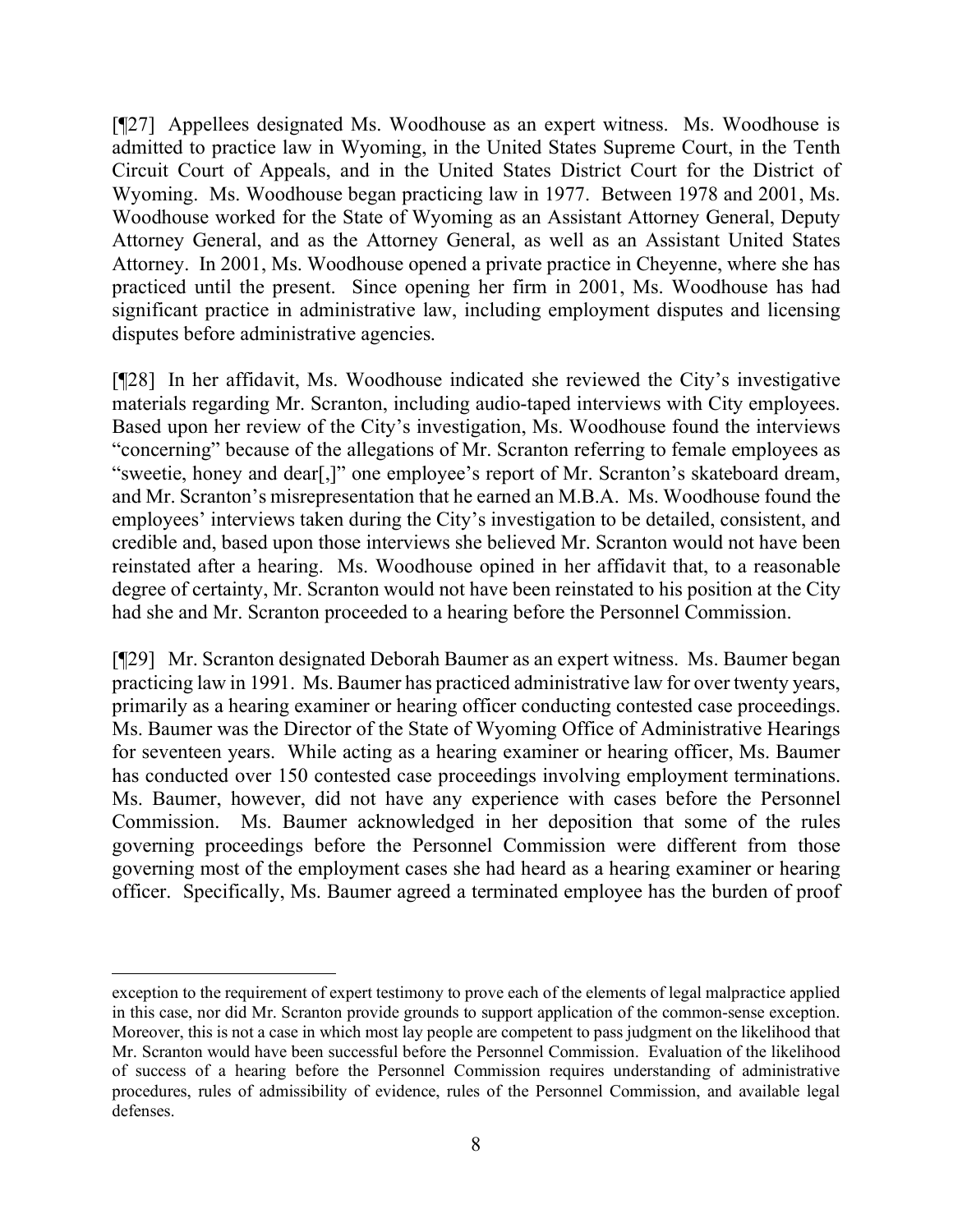in hearings before the Personnel Commission, while in most of the employment hearings she had conducted the employer had the burden of proof.[2](#page-9-0)

[¶30] In her deposition, Ms. Baumer testified about numerous concerns she developed while reviewing the City's case supporting its 2016 termination of Mr. Scranton. Ms. Baumer stated she had due process concerns regarding the City's notice of termination because it consisted of only a laundry list of reasons without specifying any conduct. According to Ms. Baumer, the independent investigative report did not recommend terminating or even suspending Mr. Scranton, and only recommended "additional training" for employees within the department. Ms. Baumer testified she did not believe Mr. Scranton's manner of referring to female co-workers was conduct which rose to the level of termination. Ms. Baumer also was not bothered by Mr. Scranton's deliberate acceptance of a pay raise associated with the promotion without informing anyone in the City that he wished to decline the promotion, and referred to it as a "red herring" and not something that would likely result in termination. Ms. Baumer found Mr. Scranton's explanation for claiming on his application that he had an M.B.A. to be credible. Finally, Ms. Baumer explained that if Mr. Scranton had a hearing then the Personnel Commission could have found Mr. Scranton's versions of events and reasons for his conduct credible.

[¶31] Ms. Baumer opined, generally, that had Mr. Scranton been provided a hearing before the Personnel Commission and had the Personnel Commission believed Mr. Scranton's explanations for his conduct, the Personnel Commission could or would have imposed lesser discipline than termination, such as progressive discipline. Ms. Baumer, however, could not provide an opinion as to the likelihood that Mr. Scranton would have been reinstated to his position with the City had he been permitted to have a hearing before the Personnel Commission. Instead, Ms. Baumer indicated she would have to speculate on any outcome. Ms. Baumer also did not provide an opinion as to the likelihood that the Personnel Commission would have reversed the City's termination of Mr. Scranton and have imposed a lesser form of discipline.

[¶32] The Court finds Appellees satisfied their initial summary judgment burden to establish a prima facie case that: (1) had Ms. Woodhouse's conduct not occurred and Mr. Scranton had been given his hearing before the Personnel Commission, he would not have been reinstated; and (2) Mr. Scranton's alleged damages were not caused by Ms. Woodhouse's malpractice. Ms. Woodhouse was qualified to provide an expert opinion, her affidavit was based on personal knowledge and supported by admissible facts, and her affidavit clearly stated to a reasonable degree of certainty that Mr. Scranton would not have been reinstated to his position at the City even if he had a hearing. Furthermore, Appellees demonstrated the lack of expert evidence on the essential element of causation presented

<span id="page-9-0"></span><sup>&</sup>lt;sup>2</sup> This distinction is important because, if the party with the burden of persuasion does not sustain that burden by a fair preponderance of the evidence or if the evidence is in equipoise, then the party with the burden fails. *Little v. State Dep't of Workforce Servs., Workers' Comp. Div.*, 2013 WY 100, ¶¶ 34–35, 308 P.3d 832, 842–43 (Wyo. 2013).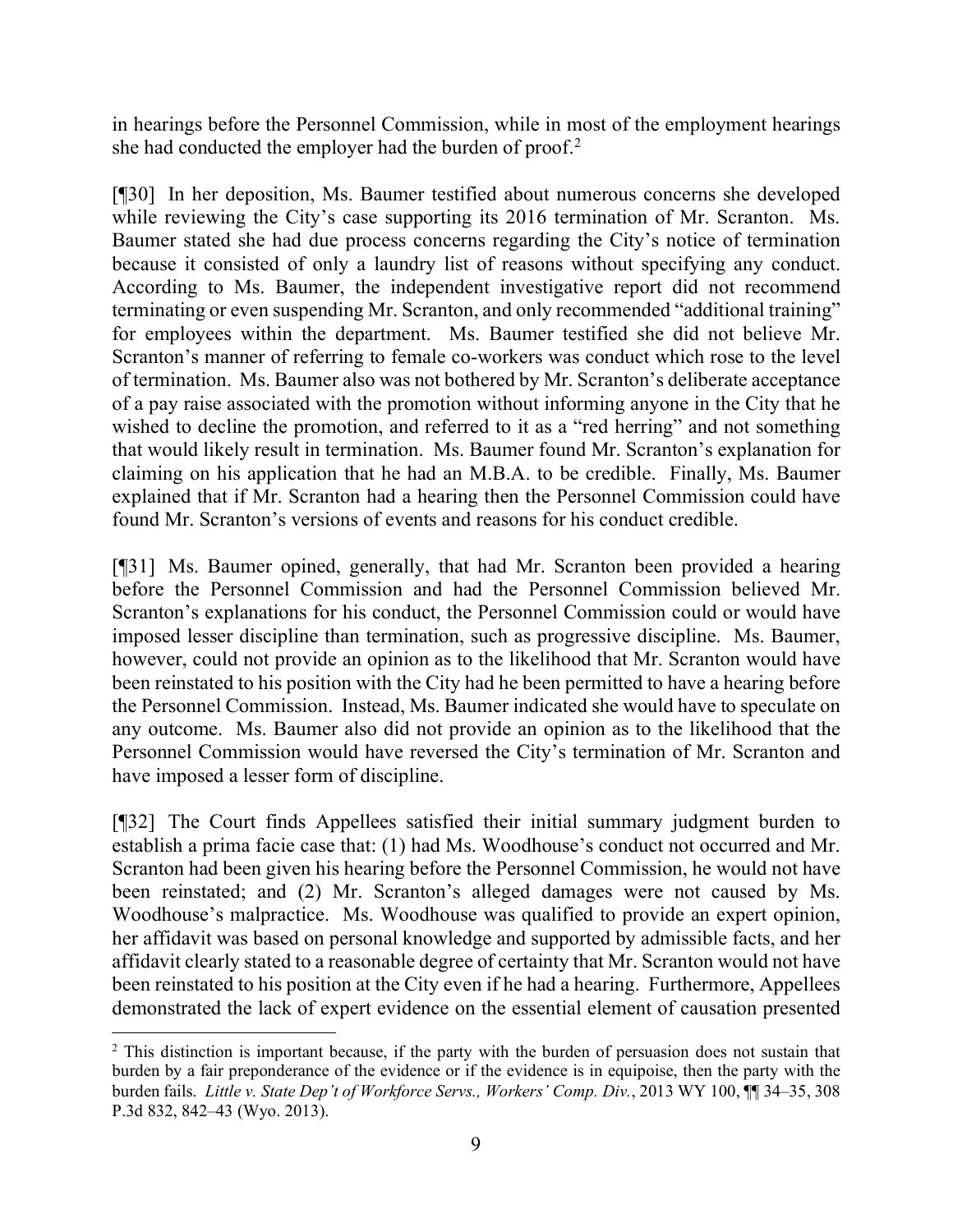by Mr. Scranton, which establishes a prima facie case for summary judgment. The burden, therefore, shifted to Mr. Scranton to demonstrate through expert testimony that Ms. Woodhouse's failure to timely file a request for a hearing caused Mr. Scranton's damages and created a genuine issue of material fact regarding causation.

[¶33] Mr. Scranton did not meet his burden because Ms. Baumer could not provide an opinion as to the likelihood that Mr. Scranton would have been reinstated to his position with the City if he was permitted to have a hearing before the Personnel Commission. *See Tozzi*, ¶¶ 40–41, 430 P.3d at 765 (expert did not render an opinion that the attorney's breach of the standard of care caused the client's claimed damages). Ms. Baumer is unquestionably qualified to provide her opinion, however, the most she could offer in her testimony was that the Personnel Commission could or would have imposed lesser discipline had they found Mr. Scranton's testimony at a hearing believable. Although Ms. Baumer described several potential concerns with the City's grounds for terminating Mr. Scranton, her testimony is not proof that "the underlying action would have been successful[.]" *Horn*, ¶ 9, 165 P.3d at 72. An opinion that Mr. Scranton would have been successful was necessary because Mr. Scranton's alleged damages are based entirely upon his being reinstated to his position.<sup>[3](#page-10-0)</sup> Viewing the evidence through the prism of the applicable quantum of proof, we conclude Ms. Baumer's testimony was of insufficient caliber and quantity to allow the district court to find for Mr. Scranton on the issue of causation. Therefore, because Mr. Scranton did not establish the existence of a genuine issue of material fact concerning causation, Appellees are entitled to judgment as a matter of law.

[¶34] Our conclusion that Mr. Scranton failed to satisfy his burden to show Ms. Woodhouse's failure to timely file a request for a hearing caused Mr. Scranton's damages is supported by the after-acquired evidence doctrine. In many jurisdictions, the after-acquired evidence doctrine is a defense to claims of wrongful termination.<sup>[4](#page-10-1)</sup> The doctrine allows an employer to avoid liability and/or damages for a wrongful termination based upon the discovery of an employee's serious misconduct which would have resulted in the

<span id="page-10-0"></span><sup>&</sup>lt;sup>3</sup> In defense of Ms. Baumer's failure to opine on the likelihood of success before the Personnel Commission, Mr. Scranton argued primarily that expert opinion on the potential outcome in his Personnel Commission hearing was not proper and the issue of what would have happened at the Personnel Commission should be left for the trier of fact. Mr. Scranton relied heavily on the case of *Chocktoot v. Smith*, 280 Ore. 567, 571 P.2d 1255 (Ore. 1977). The *Chocktoot* case was primarily concerned with distinguishing the functions of a jury and a judge in a legal malpractice claim. That case did not involve the issue of the necessity of expert opinion on causation. Moreover, Mr. Scranton's argument for limiting expert opinion evidence on causation does not present grounds which sufficiently support this Court overruling our general rule that expert evidence is required to prove the underlying action would have been successful.

<span id="page-10-1"></span><sup>&</sup>lt;sup>4</sup> We have found just one case where the after-acquired evidence defense was invoked as a defense in an attorney malpractice claim. *See, Katz v. Crowell*, 302 Ga.App. 763, 765–67, 691 S.E.2d 657, 659–60 (Ga. 2010) (although the court applied the after-acquired evidence defense as a potential defense to malpractice damages of back pay, it concluded the attorney failed to prove the existence of after-acquired evidence of wrongdoing).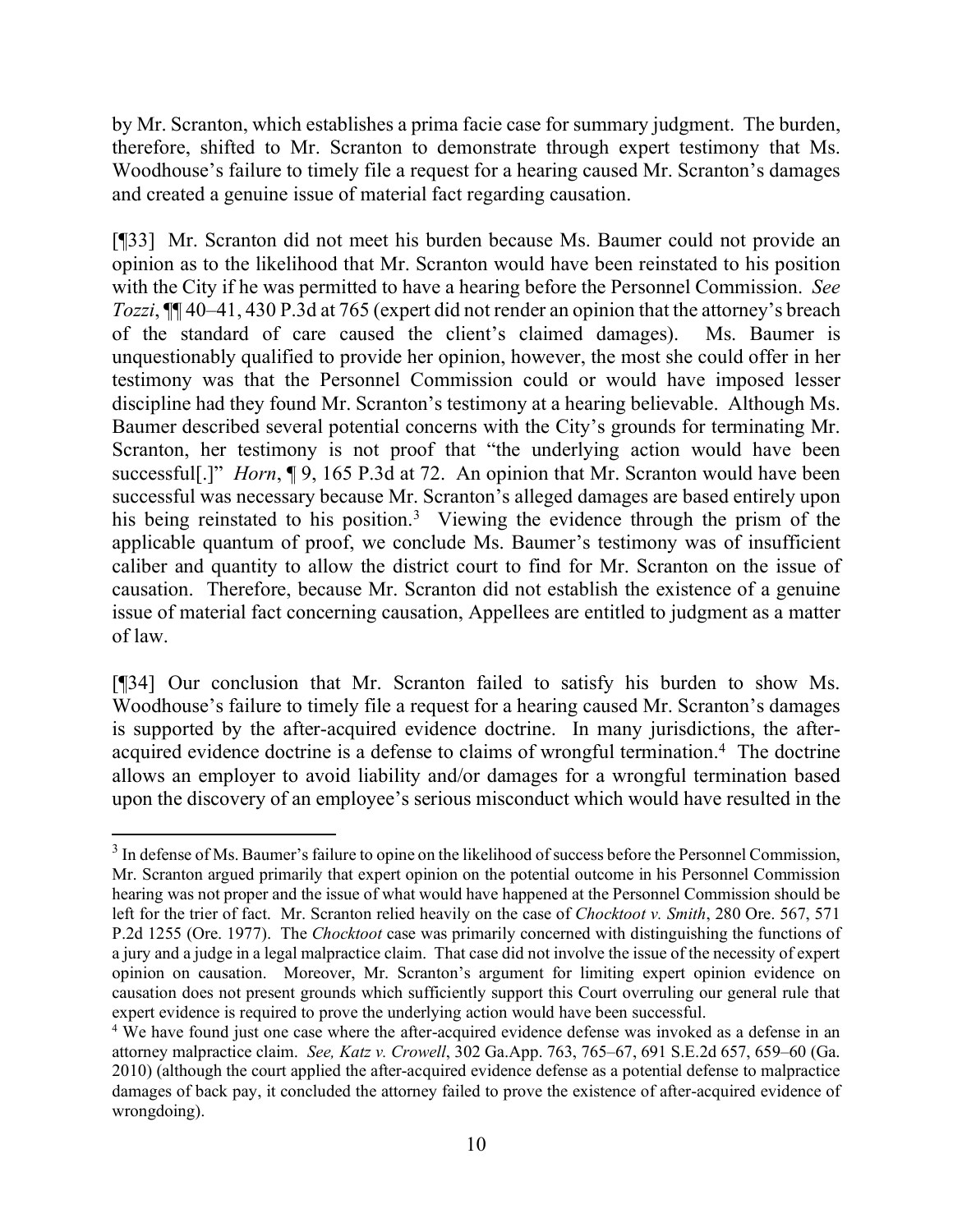employee's termination. *See McKennon v. Nashville Banner Publ'g Co*., 513 U.S. 352, 356, 115 S.Ct. 879, 883, 130 L.Ed.2d 852 (1995). In *McKennon*, the employer discharged Ms. McKennon due to her age. Ms. McKennon sued pursuant to the Age and Disability Employment Act (ADEA). *Id*. at 354, 115 S.Ct. 883. During discovery, the employer learned Ms. McKennon had engaged in misconduct while still an employee with them, which would have led to her discharge. *Id*. at 355, 115 S.Ct. 883. The Supreme Court held this after-acquired evidence of wrongdoing could not shield the employer from liability under the ADEA but may be relevant to damages. *Id*. at 356–61, 115 S.Ct. 883–86. The Court further explained: "Where an employer seeks to rely upon after-acquired evidence of wrongdoing, it must first establish that the wrongdoing was of such severity that the employee in fact would have been terminated on those grounds alone if the employer had known of it at the time of the discharge." *Id*. at 362–63, 115 S.Ct. 886–87.

[¶35] The logic of the after-acquired evidence doctrine has been followed by numerous courts. *See e.g. Ricky v. Mapco, Inc.*, 50 F.3d 874 (10th Cir. 1995) (where an employee prevailed in the liability phase of an age discrimination suit against his employer, but was denied damages because the employer discovered the employee had committed acts of sexual harassment against his secretary); *Wallace v. Dunn Constr. Co., Inc.*, 62 F.3d 374 (11th Cir. 1995) (after-acquired evidence doctrine applied to limit damages in an equal pay act claim, where the employer learned during discovery that employee had lied on her employment application by failing to disclose a prior criminal conviction); *Armani v. Maxim Healthcare Services*, 53 F.Supp.2d 1120 (D. Colo. 1999) (summary judgment was granted to the employer on an employee's promissory estoppel claim because employer discovered employee lied about his criminal record and his education on his resume); *Crawford Rehab. Servs., Inc. v. Weissman*, 938 P.2d 540, 547–50 (Colo. 1997) (afteracquired evidence defense may be a complete bar to employee's breach of implied contract and promissory estoppel claims).

[¶36] In this case, there is no dispute that Mr. Scranton's employment application included inaccurate information and failed to disclose negative work history. It is also not disputed that the City discovered the false representations after he was terminated and that he would have been terminated for the false representations. Mr. Scranton did not accurately describe the reasons he left several previous positions and did not disclose he was asked to leave several positions in the past. In other words, the City would have had available the after-acquired evidence defense against Mr. Scranton as a bar to the recovery of damages. The availability of the after-acquired evidence defense to the City provides strong support for Ms. Woodhouse's opinion that Mr. Scranton would not have been reinstated and he would not have recovered any damages. Additionally, the after-acquired evidence doctrine supports Ms. Baumer's inability to opine as to the likelihood that Mr. Scranton would have gotten his position back with the City had he been permitted to have a hearing before the Personnel Commission.